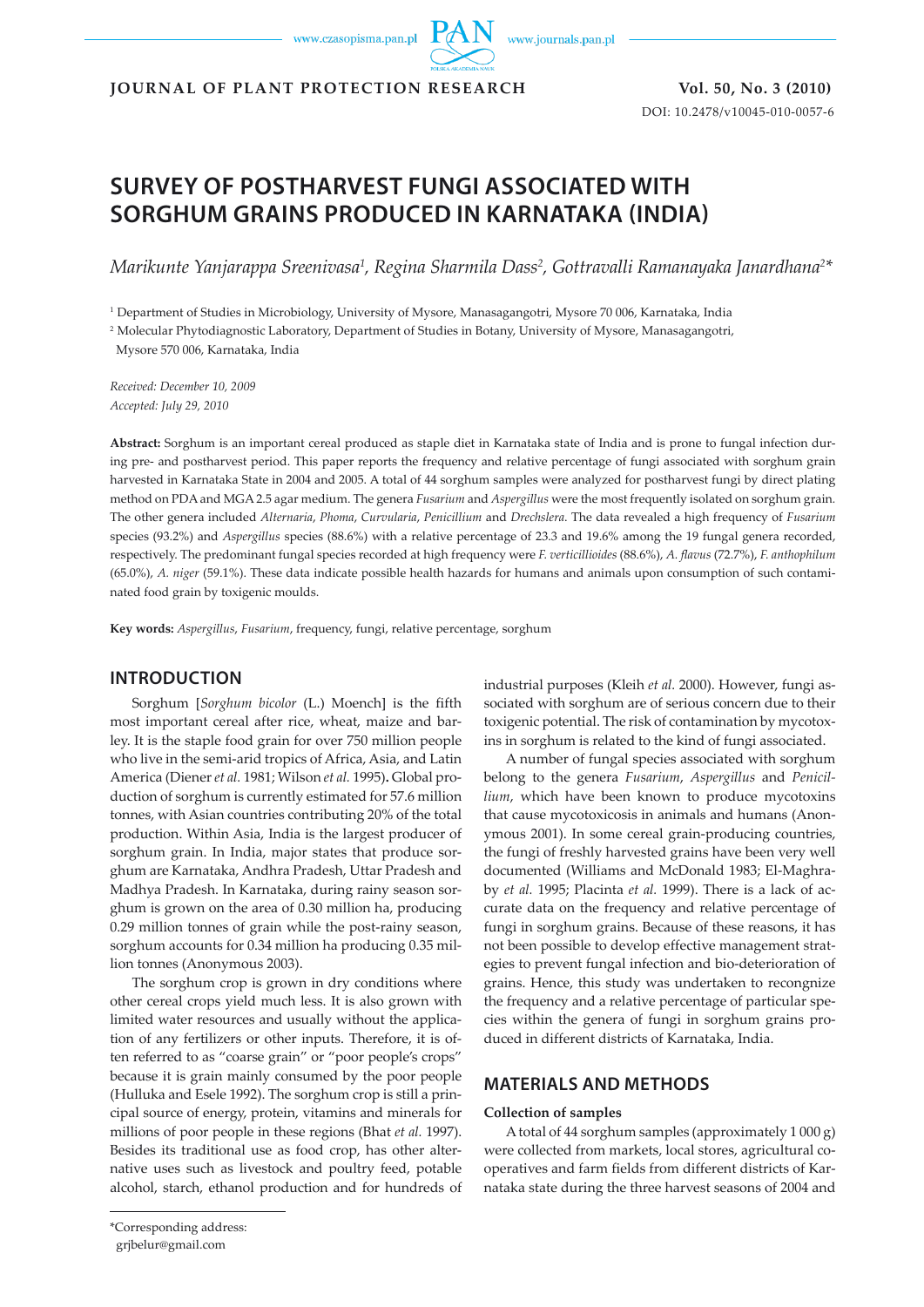2005. Samples were brought to the laboratory in sterile plastic bags and kept at 4°C. All the samples were subjected to mycological analysis.

#### **Mycological analysis**

To know the frequency and a relative percentage of fungi, sorghum grains were plated on potato dextrose agar (PDA) medium by agar plating method (Mathur and Kongsdal 2003). Since PDA medium was unsuitable for the isolation of *Fusarium* species from the natural sources, malachite green agar 2.5 (MGA 2.5) medium was also used as recommended by Bragulat *et al.* (2004). Four hundred sorghum grains from each sample were surface sterilized with 2% sodium-hypochlorite solution for 3 min and rinsed twice with sterile distilled water. Samples were then plated on PDA and MGA 2.5 plates at the rate of 10 seeds per plate (9 cm in diameter). The plates were incubated under alternating periods of 12 h darkness and 12 h of daylight at 25<sup>+2</sup>°C for 7 days.

#### **Identification of fungi**

Fungal colonies grown on sorghum grains were observed under stereo-binocular microscope (Magnus MS24) and representative isolates of fungal species were transferred onto Potato Dextrose Agar (PDA) and Spezieller Nahrstoffarmer Agar (SNA) medium to study the macro- and micro-morphological characteristics. All the isolates of fungal species were identified up to the species using keys and manuals (Barnett and Hunter 1972; Booth 1977; Keith 1996; Mathur and Kongsdal 2003; Singh *et al.* 1999; Summerell *et al.* 2003; Leslie and Summerell 2006). The frequency of fungi and relative percentage of particular species with in a genus of fungi was calculated using the formula of Ghiasian *et al.* (2004).

Frequency 
$$
[%]
$$
 =  $\frac{number\ of\ samples\ infected\ with\ fungi}{total\ number\ of\ samples\ analyzed} \times 100$ 

number of fungal species isolated Relative percentage [%]=  $100$ total number of fungi isolated

# **RESULTS AND DISCUSSION**

India with its varied agro-climatic conditions produces a variety of food crops throughout the year. Nonscientific method of agricultural practices, poor storage facilities and unfavourable environmental conditions during pre- and postharvest handling of these crops were responsible for the contamination, infection and colonization by mycotoxin producing fungi (Janardhana *et al.* 1999). When different fungi grow on cereals, they can reduce the germination along with the loss of carbohydrate, protein and oil content, the increase of moisture content, free fatty acids and thus reduce the dry matter content (Diener *et al.* 1981; Wilson *et al.* 1995). The fungal growth also causes discolouration of grain, heating, mustiness, dry matter loss, and production of several secondary metabolites such as mycotoxins, which are potentially dangerous to humans and animals (Christensen and Kaufmann 1969; Williams and McDonald 1983). Therefore studies on frequency and their relative percentage are highly useful and required for further studies on toxin producing fungi and their epidemiological significance in cereal crops grown in Karnataka and elsewhere in India.

In the present investigation, mycological examination of 44 sorghum samples revealed the occurrence of 19 fungal genera such as *Fusarium, Aspergillus, Curvularia, Alternaria, Penicillium, Drechslera, Chaetomium, Phoma, Cladosporium, Nigrospora, Epicoccum, Trichothecium, Gonatobotrys, Verticillium, Rhizopus, Trichoderma, Fusidium, Micrococcum* and *Mucor* species. The most dominant fungal genera were *Fusarium* and *Aspergillus* with a high frequency of 93.2 and 88.6% and with a relative percentage of 23.3 and 19.6%, respectively. The other fungal genera such as *Alternaria* (84.1%), *Phoma* (68.2%), *Curvularia*  (65.9%), *Penicillium* (61.4%) and others were also isolated with the different level of frequency and relative percentage (Fig. 1).

The genus *Fusarium* was the most dominant fungi among 19 fungi reported in this study. It was report as a natural contaminant in cereals and also in many other



Fig. 1. Fungal genera isolated from sorghum seed samples collected from Karnataka, India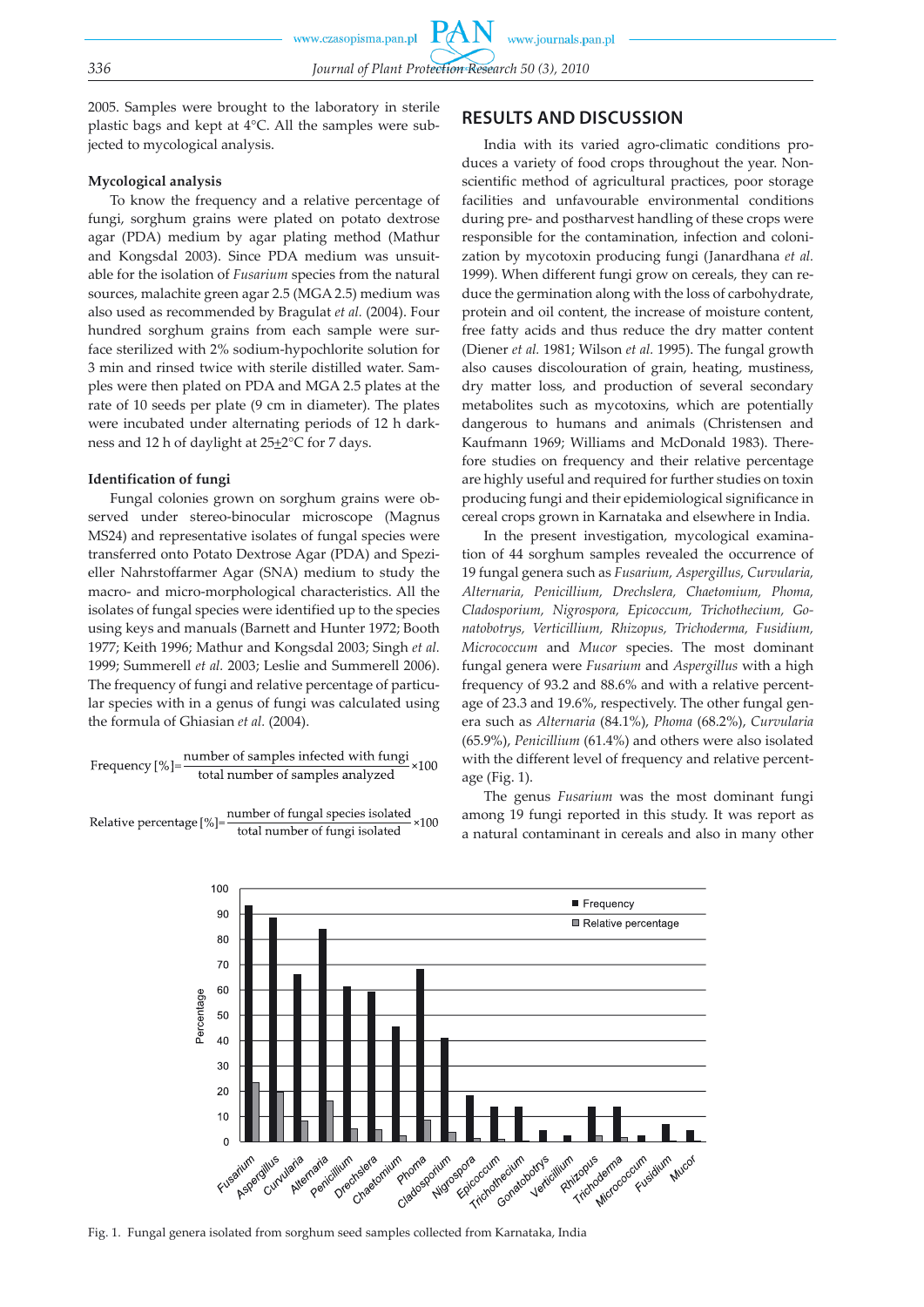www.czasopisma.pan.pl

Table 1. *Fusarium* species isolated from sorghum seed samples

| No.            | Name of<br>the fungus     | Total<br>No. of<br>isolates | Frequency<br>$\lceil\% \rceil$ | Relative<br>percentage |
|----------------|---------------------------|-----------------------------|--------------------------------|------------------------|
| $\mathbf{1}$   | <i>F. verticillioides</i> | 580                         | 88.6                           | 54.9                   |
| 2              | F. proliferatum           | 69                          | 40.9                           | 06.5                   |
| 3              | F. oxysporum              | 09                          | 13.6                           | 00.9                   |
| $\overline{4}$ | F. anthophilum            | 241                         | 65.9                           | 22.8                   |
| 5              | F. pallidoroseum          | 94                          | 47.7                           | 08.9                   |
| 6              | F. sporotrichioides       | 49                          | 31.8                           | 04.6                   |
| 7              | F. solani                 | 14                          | 04.5                           | 01.3                   |
| 8              | F. graminearum            | 1                           | 02.3                           | 00.1                   |

Table 2. *Aspergillus* species isolated from sorghum seed samples

| No.            | Name of<br>the fungus | Total<br>No. of<br>isolates | Frequency<br>$\lceil\% \rceil$ | Relative<br>percentage |  |  |  |
|----------------|-----------------------|-----------------------------|--------------------------------|------------------------|--|--|--|
| 1              | A. flavus             | 455                         | 72.7                           | 51.1                   |  |  |  |
| $\overline{2}$ | A. niger              | 297                         | 59.1                           | 33.3                   |  |  |  |
| 3              | A. flavus columnaris  | 33                          | 13.6                           | 03.7                   |  |  |  |
| 4              | A. versicolor         | 37                          | 20.5                           | 04.2                   |  |  |  |
| 5              | A. candidus           | 32                          | 20.5                           | 03.6                   |  |  |  |
| 6              | A. fumigatus          | 04                          | 04.5                           | 00.4                   |  |  |  |
| 7              | A. ochraceous         | 24                          | 20.5                           | 02.7                   |  |  |  |
| 8              | A. sydowii            | 01                          | 02.3                           | 00.1                   |  |  |  |
| 9              | VA. nidulans          | 08                          | 04.5                           | 00.9                   |  |  |  |

Table 3. Other fungal species isolated from sorghum seed samples

| No.            | Name of<br>the fungus | Total<br>No. of<br>isolates | Frequency<br>[%] | Relative<br>percentage |
|----------------|-----------------------|-----------------------------|------------------|------------------------|
| $\mathbf{1}$   | C. lunata             | 233                         | 43.2             | 60.8                   |
| $\overline{2}$ | Curvularia spp.       | 150                         | 34.1             | 39.2                   |
| 3              | Alternaria alternata  | 675                         | 84.1             | 93.7                   |
| $\overline{4}$ | Alternaria spp.       | 46                          | 09.1             | 06.3                   |
| 5              | D. oryzae             | 161                         | 38.6             | 75.6                   |
| 6              | D. tritici-repentis   | 03                          | 04.5             | 01.4                   |
| 7              | Drechslera spp.       | 49                          | 22.7             | 23.0                   |
| 8              | C. indicum            | 42                          | 13.6             | 38.5                   |
| 9              | C. globosum           | 37                          | 15.9             | 33.9                   |
| 10             | Chaetomium spp.       | 30                          | 20.5             | 27.5                   |
| 11             | P. lingam             | 48                          | 09.1             | 12.2                   |
| 12             | Phoma spp.            | 347                         | 56.8             | 87.8                   |
| 13             | C. cladosporoides     | 66                          | 22.7             | 37.1                   |
| 14             | C. herbarum           | 32                          | 09.1             | 18.0                   |
| 15             | Cladosporium spp.     | 80                          | 22.7             | 44.9                   |
| 16             | N. oryzae             | 03                          | 02.3             | 04.9                   |
| 17             | Nigrospora spp.       | 58                          | 18.2             | 95.1                   |
| 18             | R. stolonifera        | 14                          | 02.3             | 12.2                   |
| 19             | Rhizopus spp.         | 101                         | 11.4             | 87.8                   |
| 20             | T. harzianum          | 57                          | 06.8             | 79.2                   |
| 21             | T. viride             | 13                          | 04.5             | 18.1                   |
| 22             | Trichoderma spp.      | 02                          | 02.3             | 02.8                   |

agricultural commodities (Leslie *et al.* 1990). *Fusarium* is one of the most economically important genera of fungi causing diseases on a wide variety of plants and plant derived products (Rheeder and Marasas 1998; Summerell *et al.* 2003). A widespread distribution of *Fusarium* species may be attributed to the ability of these fungi to grow on a wide range of substrates and their efficient mechanism of spore dispersal (Nelson *et al.* 1994). Considering the importance of the genus *Fusarium*, all the isolates of *Fusarium* species were identified up to the species level. The study showed the presence of nine *Fusarium* species. A high frequency of *F. verticillioides* (86.6%), *F. anthophilum* (65.9%), *F. pallidoroseum* (47.7%) and *F. proliferatum* (40.9%) recorded on sorghum samples. A low frequency of *F. solani* and *F. graminearum* (4.5 and 2.3%) recorded in sorghum samples, respectively. Further, the study on relative percentage showed that the *F. verticillioides* (54.9%) and *F. anthophilum* (22.8%) were the dominant *Fusarium* species with a high relative percentage followed by *F. pallidoroseum* and *F. proliferatum* with 8.9 and 6.5% relative percentage respectively (Table 1). An important observation made in the present investigation is that *F. verticillioides* was isolated from almost all the samples with high frequency and relative density. The results of this investigation are similar to those obtained by earlier workers and show that *Fusarium* is the most dominant species isolated from maize and sorghum samples (Gonzalez *et al.* 1997). Gamanya and Sibanda (2001) evaluated the distribution of *Fusarium* species in cereals and oilseeds in Zimbabwe. They found that maize and sorghum are the most contaminated cereals when compared to oilseeds. Similar data were obtained in the State of Parana, Brazil where they detected 98.7% incidence *Fusarium* species on corn (Ono *et al.* 1999). In the same region, *F. moniliforme*  (*F. verticillioides*) was the most frequently isolated fungal species, followed by *F. proliferatum, F. subglutinans* and *F. graminearum*, respectively*.* The survey conducted worldwide also showed that, *F. verticillioides*, *F. proliferatum* and *F. anthophilum* were the most frequently isolated species in sorghum and were able to produce fumonisins (Da Silva *et al.* 2004). The National Institute of Nutrition (NIN), Hyderabad (India) conducted an epidemiological survey of fumonisins – a class of fusarial toxins in 27 villages belonging to six districts of Andhra Pradesh and alarmingly high levels of fumonisins were detected in sorghum samples (Bhat *et al.* 1997). Another study which correlates with the data obtained in the present work is that a high incidence of *F. verticillioides* was reported from maize and sorghum based animal feedstuffs and poultry feed mixtures produced in Karnataka state (Dass *et al.* 2007).

Mycological studies conducted on sorghum revealed that sorghum was contaminated by nine species of *Aspergillus* (Table 2). The predominant *Aspergillus* species isolated were *A. flavus* (72.7%) and *A. niger* (59.1%) with the relative percentage of 51.1 and 33.3%, respectively. The three *Aspergillus* species such as *A. ochraceus, A. versicolor*  and *A. candidus* were recorded with a similar frequency of 20.5%. A low frequency of *A. sydowii* (2.3%) was recorded in table 2. Surveys conducted worldwide also revealed that, *A. flavus* and *A. niger* were known to frequently con-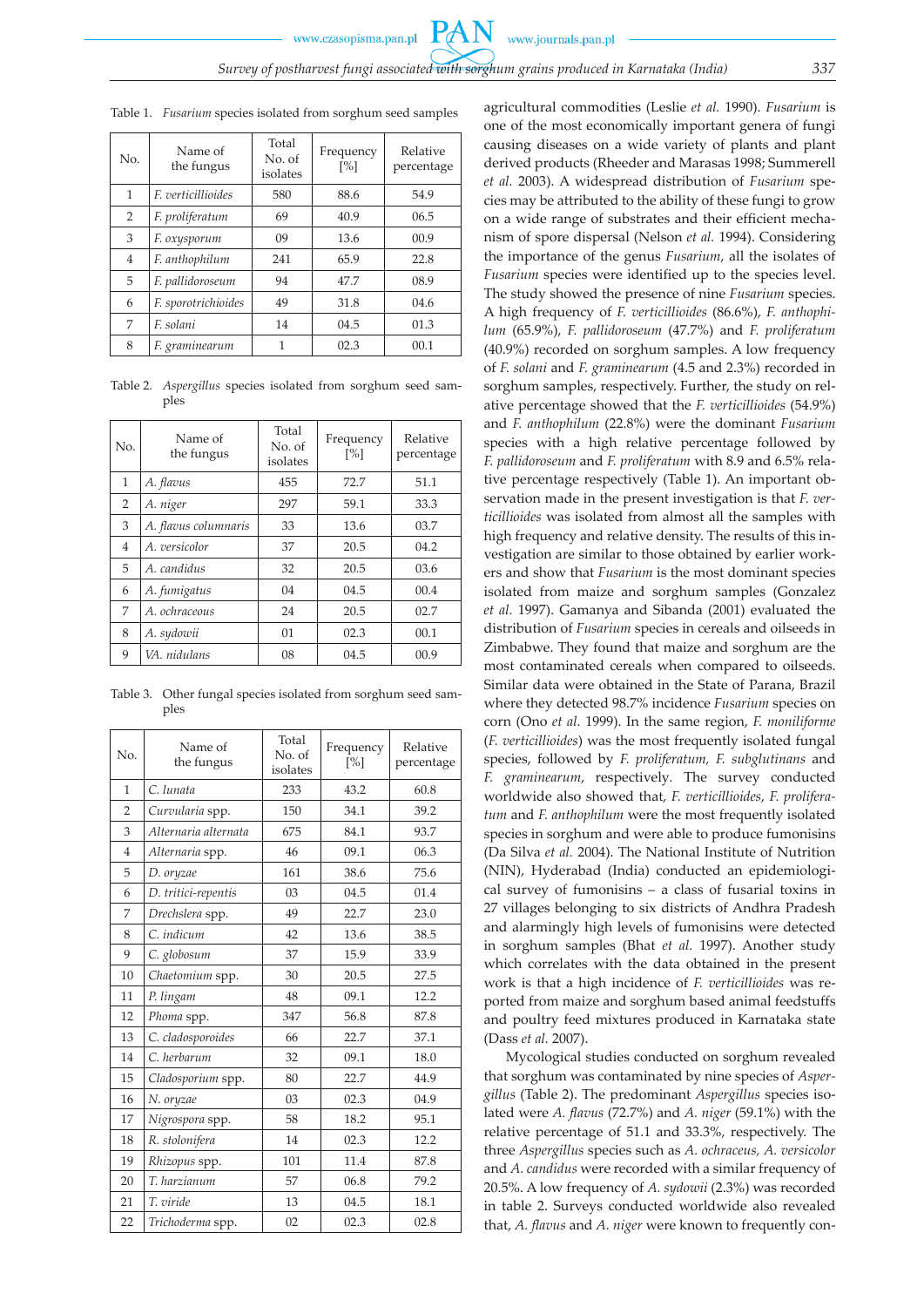taminate peanuts and were able to produce mycotoxins such as aflatoxins (Pitt *et al.* 1994; Wilson *et al.* 1995; Gassen 1999). *A. flavus* contamination and aflatoxin production in sorghum is a serious problem in most of sorghumproducing countries where the crop is grown under rain fed conditions (Klich 2007).

Further, mycological analysis of sorghum samples for the other field fungi revealed the occurrence of *Alternaria* species (84.1%), *Phoma (*56.8%) and *Curvularia* species (43.2%), respectively. Some of the other less frequently isolated fungal species such as *Drechslera oryzae* (38.6%), *Cladosporium* species (22.7%)*, Chaetomium* species (20.5%) and *Nigrospora* sp. (15.1%) were recorded in table 3. Similar reports are also available on the incidence of fungal species on various cereals (Marasas *et al.* 1984; Castro *et al.* 1995). Ghiasian *et al.* (2004) reported the occurrence of predominant fungal species such as *Fusarium* (38.5%), *Aspergillus* (8.7%), *Rhizopus* (4.8%), *Penicillium* (4.5%) and *Mucor* (1.1%), respectively.

Data on the frequency and relative percentage of fungi would be of a great significance for predicting the extent of postharvest infection, colonization and subsequent deterioration of sorghum grains. Further, it also helps to know the dry matter loss, nutritional changes and the extent of mycotoxin levels during storage. The high frequency and relative percentage of *Fusarium* and *Aspergillus* species should be of primary concern for policy makers and food experts in this region to reduce the economic losses caused by these fungi and also to minimize the exposure of human and animal life to the potential risks of mycotoxins.

# **REFERENCES**

- Anonymous. 2001. Joint FAO/WHO Expert Committee on Food Additives. Summary and Conclusions, Fifty-sixth meeting, Geneva. 6–15 February 2001, USA, p. 19.
- Anonymous. 2003. Directorate of Economics and Statistics, Government of Karnataka, Bangalore, Karnataka, India. Available from: http://des.kar.nic.in/indexie.html.
- Barnett H.L., Hunter B.B. 1972. Illustrated Genera of Imperfect Fungi. III ed. Burgess Publishing Company, Minneapolis, Minnesota, USA, 208 pp.
- Bhat R.V., Prathapkumar H.S., Rao P.A., Rao V.S. 1997. A foodborne disease outbreak due to the consumption of moldy sorghum and maize containing fumonisin mycotoxins. Clin. Toxicol. 35 (3): 249–255.
- Booth C. 1977. *Fusarium*: Laboratory Guide to the Identification of Major Species. Commonwealth Mycological Institute. Ferry Lane. Kew, Surrey, England: 4–57.
- Bragulat M.R., Martinez E., Castella G., Cabanes F.J. 2004. Selective efficacy of culture media recommended for isolation and enumeration of *Fusarium* species. J. Food Protect. 67 (1): 207–211.
- Castro M.F.P.M., Soares L.M.V., Furlani R.R.Z. 1995. Mycoflora, aflatoxigenic species and mycotoxins in freshly harvested corn (*Zea mays* L.): a preliminary study. Rev. Microbiol. 26: 289–295.
- Christensen C.M., Kaufmann H.H. 1969. Grain Storage: The Role of Fungi in Quality Loss. University of Minnesota Press, Minneapolis, USA: 36–108.
- Da Silva J.B., Dilkin P., Fonseca H., Correa B. 2004. Production of aflatoxin by *Aspergillus flavus* and fumonisin by *Fusarium*  species isolated from Brazilian sorghum. Braz. J. Microbiol. 35 (3): 182–186.
- Dass R.S., Sreenivasa M.Y., Janardhana G.R. 2007. High incidence of *Fusarium verticillioides* in animal and poultry feed mixtures produced in Karnataka, India. Plant Pathol. J. 6 (2): 174–178.
- Diener U.L., Morgan-Jones G., Wagener R.E., Davis N.D. Toxigenicity of fungi from grain sorghum. Mycopathology 75 (1): 23–26.
- El-Maghraby O.M.O., El-Kady I.A., Soliman S. 1995. Mycoflora and *Fusarium* toxins of three types of corn grains in Egypt with special reference to production of trichothecene toxins. Microbiol. Res. 150 (3): 225–232.
- Gamanya R., Sibandal L. 2001. Survey of *Fusarium verticillioides*  $(F.$  *monilioforme*) and production of fumonisin  $B_1$  in cereal grains and oilseeds in Zimbabwe. Int. J. Food Microbiol. 71 (2–3): 145–149.
- Gassen M.A. 1999. Study of the microorganisms associated with the fermented bread (Khamir) produced from sorghum in Gizan region, Saudi Arabia. J. Appl. Microbiol. 86 (2): 221–225.
- Ghiasian S.A., Kord-Bacheh P., Rezayat S.M., Maghsood A.H., Taherkhani H. 2004. Mycoflora of Iranian maize harvested in the main production areas in 2000. Mycopathology 158 (1): 113–121.
- Gonzalez H.H.L., Martinez E.J., Resnik S.L. 1997. Fungi associated with sorghum grain from Argentina. Mycopathologia 139 (1): 35–41.
- Hulluka M., Esele J.P.E. 1992. Sorghum diseases in eastern Africa. p 21–24. In: "Sorghum and Millets Diseases: A Second World Review" (W.J.A. de Milliano, R.A. Frederiksen, G.D. Bergston, eds.). ICRISAT, Patancheru, India.
- Janardhana G.R., Raveesha K.A., Shetty H.S. 1999. Mycotoxins contamination of maize grains grown in India (Karnataka). Food Chem. Toxicol. 37 (8): 863–868.
- Keith S. 1996. Fuskey*-Fusarium* Interactive Key. Agriculture and Agri-Food Canada, Canada. Available from: http://www. ctu.edu.vn/colleges/agri/gtrinh/fuskey.pdf
- Kleih U., Bala Ravi S., Dayakar Rao B., Yoganand B. 2000. Industrial Utilization of Sorghum in India. p. 13 In: 4th International Crops Research Institute for Semi-Arid Tropics (ICRISAT), Patancheru, AP, India.
- Klich M.A. 2007. *Aspergillus flavus*: the major producer of aflatoxin. Mol. Plant Pathol. 8 (6): 713–722.
- Leslie J.F., Pearson C.A.S., Nelson P.E., Toussoun T.A. 1990. *Fusarium* spp. from corn, sorghum, and soybean fields in the Central and Eastern United States. Phytopathology 80: 343–350.
- Leslie J.F., Summerell B.A. 2006. The *Fusarium,* Laboratory Manual. 1st ed. Blackwell Publishing Professional, USA, 274 pp.
- Marasas W.F.O., Nelson P.E., Toussoun T.A. 1984. Toxigenic *Fusarium* Species: Identity and Mycotoxicology. Pennsylvania State University Press, University Park, USA: 80–318.
- Mathur S.B., Kongsdal O. 2003. Common laboratory seed healthtesting methods for detecting fungi. International Seed Testing Association, Switzerland: 234–255.
- Nelson P.E., Dignani M.C., Anassie E.J. 1994. Taxonomy, biology and clinical aspects of *Fusarium* species. Clin. Microbiol. Rev. 7 (4): 479–504.